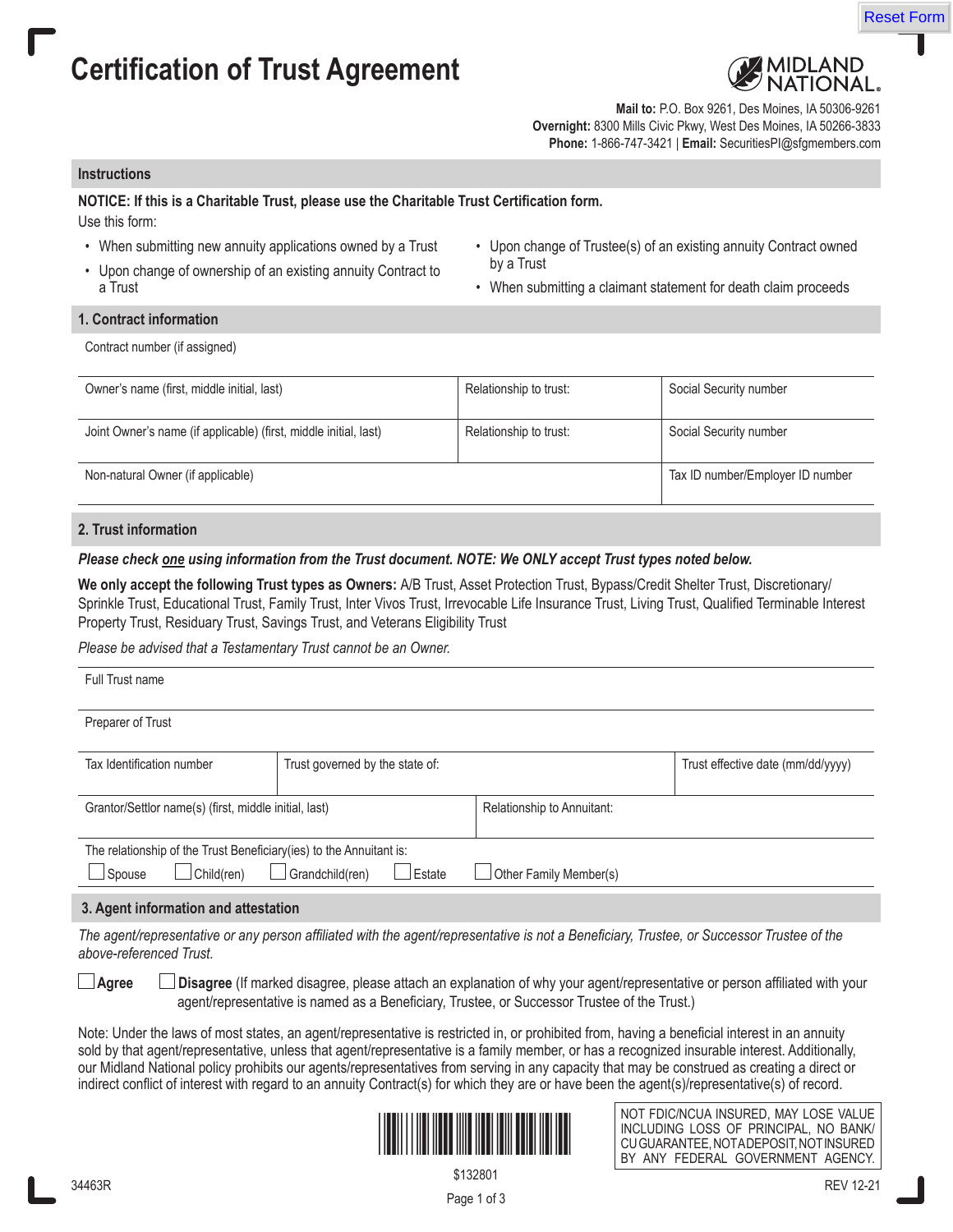## **4. Trustee information**

ſ

| Date of birth (mm/dd/yyyy)                                               |                        | Social Security number |                        |
|--------------------------------------------------------------------------|------------------------|------------------------|------------------------|
| Mailing address                                                          |                        | Apartment/suite number |                        |
| City                                                                     | <b>State</b>           | ZIP                    | Phone number           |
| Trustee name (first, middle initial, last)                               |                        |                        |                        |
| Date of birth (mm/dd/yyyy)                                               |                        | Social Security number |                        |
| Mailing address                                                          |                        |                        |                        |
|                                                                          |                        | ZIP                    | Phone number           |
| City                                                                     | <b>State</b>           |                        |                        |
| If more than two Trustees, attach another page with signatures and date. |                        |                        |                        |
|                                                                          |                        |                        |                        |
| 5. Successor Trustee information                                         |                        |                        |                        |
| Successor Trustee name (first, middle initial, last)                     |                        |                        |                        |
| Date of birth (mm/dd/yyyy)                                               | Social Security number |                        |                        |
| Mailing address                                                          |                        |                        |                        |
| City                                                                     | State                  | ZIP                    | Phone number           |
| Successor Trustee name (first, middle initial, last)                     |                        |                        | Apartment/suite number |
| Date of birth (mm/dd/yyyy)                                               | Social Security number |                        |                        |
| Mailing address                                                          |                        |                        | Apartment/suite number |

## **6. Trustee(s) Certification**

| The Trustee(s) certify that all documents pertaining to this contract be signed by: (check one) |                                                                                    |
|-------------------------------------------------------------------------------------------------|------------------------------------------------------------------------------------|
|                                                                                                 | □ All Trustees △ A majority of Trustees △ Any Trustee □ Trust only has one Trustee |



 $\overline{\phantom{a}}$ 

Page 2 of 3